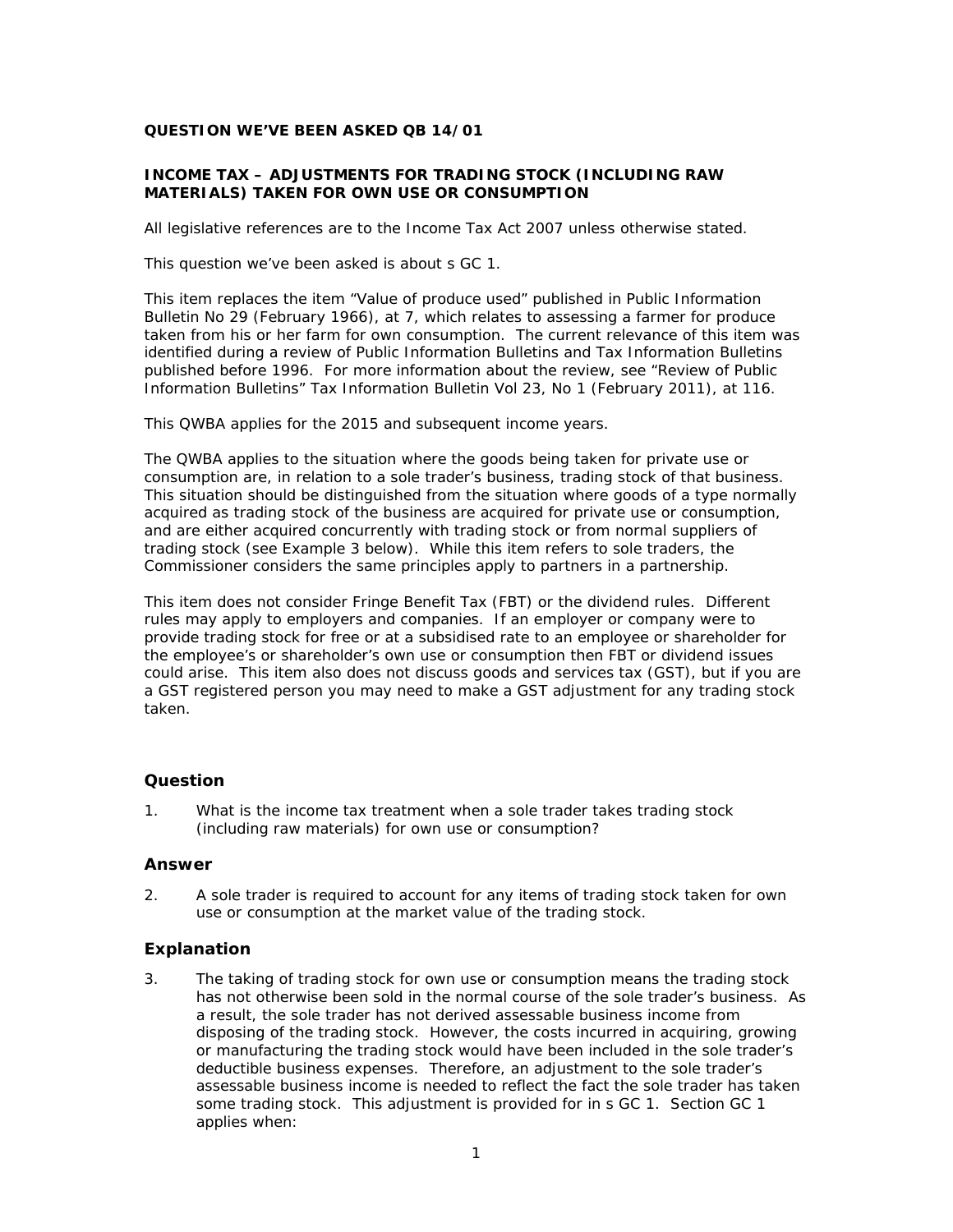- (1) … a person disposes of trading stock for—
	- (a) no consideration:
	- (b) an amount that is less than the market value of the trading stock at the time of disposal.
- 4. When s GC 1 applies:
	- (2) The person is treated as deriving an amount equal to the market value of the trading stock at the time of disposal.
- 5. "Trading stock" is defined in s YA 1 for the purposes of s GC 1 as:

#### **trading stock**—

- $(a)$
- (b) in sections … GC 1 to GC 3 (which relate to the sale of trading stock for inadequate consideration)—
	- (i) includes anything produced or manufactured:
	- (ii) includes anything acquired for the purposes of manufacture or disposal:
	- (iii) includes livestock:
	- (iv) includes timber or a right to take timber:
	- (v) includes land whose disposal would produce income under any of sections CB 6 to CB 15 (which relate to income from land):
	- (vi) includes anything for which expenditure is incurred and which would be trading stock if possession of it were taken:
	- (vii) does not include a financial arrangement to which the financial arrangements rules or the old financial arrangements rules apply:
- (c) for the purposes of section GC 1 (Disposals of trading stock at below market value), has an expanded meaning as set out in section GC 1(4):
- $(d)$
- 6. This definition of "trading stock" includes not only finished and partially finished goods but also (under paragraph (ii)) raw materials. Also, the definition is extended by s GC 1(4) to include an interest in trading stock:
	- In this section, trading stock includes an interest in trading stock.
- 7. It is also important to note that s GC 1 requires the market value to be determined "at the time of disposal".
- 8. The following questions arise in relation to trading stock taken for own use or consumption and s GC 1:
	- What is the "market value" of trading stock taken for own use?
	- Is taking trading stock a disposal?
	- Does the "mutuality principle" apply?

These questions are discussed below.

### **What is the "market value" of trading stock taken for own use?**

9. "Market value" is a flexible concept and has not been legislatively defined, so it bears its ordinary meaning. The *Concise Oxford English Dictionary* (12th ed, Oxford University Press, New York, 2011) defines the ordinary meaning of "market value" as:

**market value ▶** n. the amount for which something can be sold on a given market.

10. "Market value" is a term that appears throughout the Act, with its meaning determined according to the surrounding circumstances. It was considered by the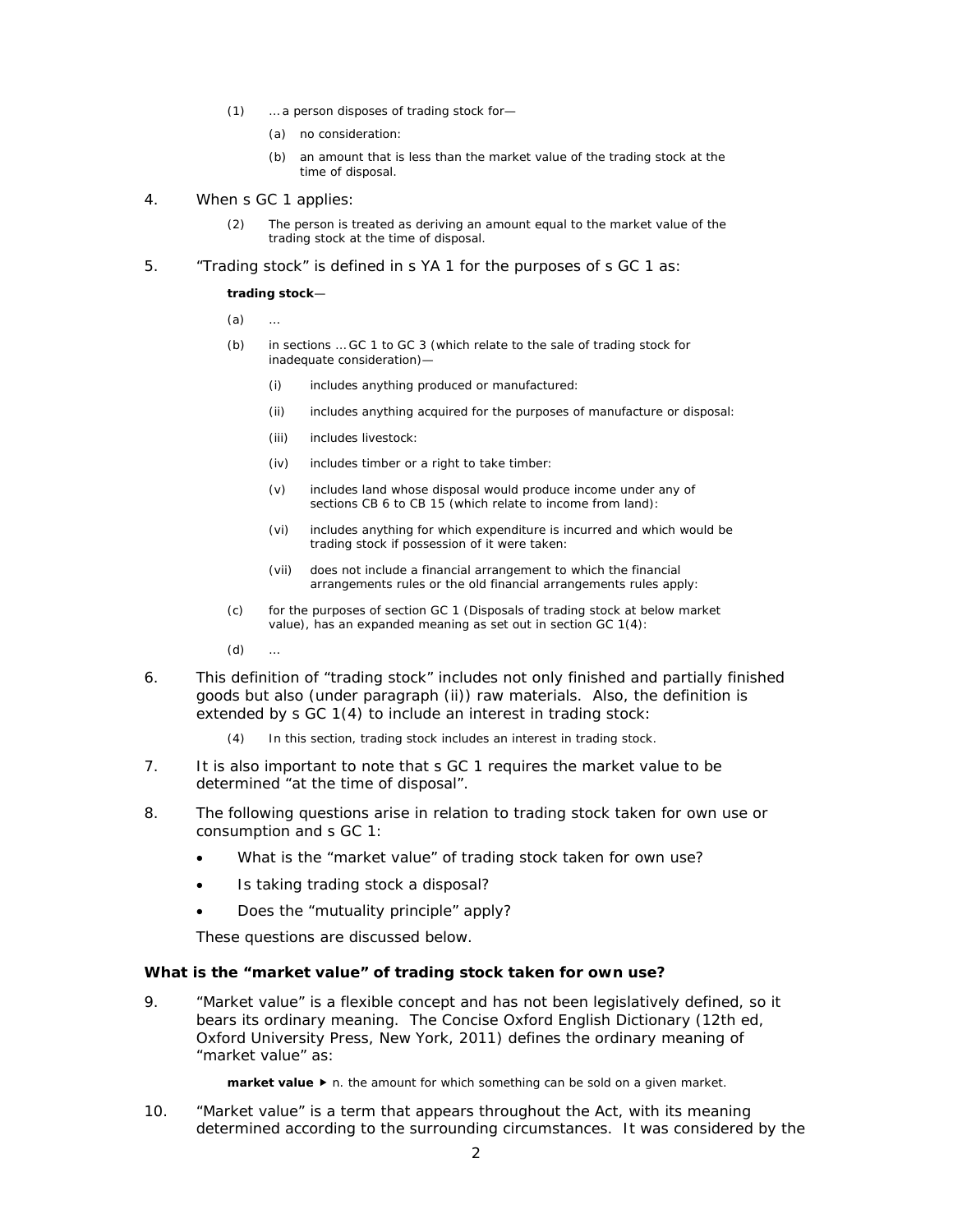courts, particularly in respect of its ordinary meaning, in *Hatrick v CIR* [1936] NZLR 641 at 661:

> The test has been variously phrased, but in essence it calls for an enquiry as to the value at which a willing but not over anxious vendor would sell and a willing but not over anxious purchaser would buy.

11. The ordinary meaning of "market value" is the current selling value in the ordinary course of business in the relevant taxpayer's own selling market. This is shown in *Australasian Jam Co Pty Ltd v FCT* (1953) 88 CLR 23 at 31, where Fullagar J said:

> But it is not to be supposed that the expression "market selling value" contemplates a sale on the most disadvantageous terms conceivable. **It contemplates, in my opinion, a sale or sales in the ordinary course of the company's business** — such sales as are in fact effected. Such expression in such provisions must always be interpreted in a common sense way with due regard to business realities ... [Emphasis added]

- 12. Accordingly, market value will be ascertained for the purposes of s GC 1 with reference to the market or markets into which the sole trader would have otherwise sold the particular trading stock in the ordinary course of their business. In instances where trading stock is sold in different markets (eg, retail and trade) the relevant market will depend on the individual circumstances of the sole trader's business. If the trading stock is committed for sale to, or is predominately available to, a particular identifiable market, then that is the relevant market. Otherwise, trading stock available for sale in any one of several markets should be valued using a weighted average.
- 13. As stated, the market value at which the trading stock needs to be accounted for is the amount the particular trading stock would have fetched in the relevant market or markets in the ordinary course of the sole trader's business. Therefore, this amount will also reflect normal business decisions to clear or exit stock lines for a variety of reasons, including seasonal factors, end of shelf-life, and fashion or technological changes.
- 14. Accordingly, it may be that the market value of trading stock taken for own use or consumption is at or below its cost (including having nil value). In the latter situation, the income adjustment under s GC 1 will be less than the deduction allowed for the costs of acquiring, growing or manufacturing the trading stock.
- 15. The High Court noted the possibility of this outcome in *Foodstuff*s *(Wellington) Co-operative Society Ltd v CIR* (2010) 24 NZTC 23,959 where the court considered whether s GD 1 of the Income Tax Act 1994 (a predecessor of s GC 1) applied. Simon France J in *Foodstuffs* considered there may be instances where the section "has no bite":
	- [30] ... The farmer could be analysed in another way he or she has acquired trading stock for which a deduction has been claimed; if he or she chooses to destroy the stock, it is to be deemed to be done at market value. **What that market value is will depend on the reason why it is destroyed. If, for example, it is destroyed because the stock is worthless, or because no buyer can be found, then presumably the market value is nil so s GD 1 has no bite.** If, however, it is healthy stock the farmer chooses to use for his own provision, then s GD 1(1)(a) and (b) are applicable without needing to describe the farmer as a private transferee of his or her own trading stock. [Emphasis added]

The view that no issue arises under the section because the trading stock has a nil market value was also accepted by the Commissioner in respect of perishable food that had passed its use-by date (*Foodstuffs* at [18]).

16. Another possible situation is where the trading stock taken for own use or consumption is raw materials of the taxpayer's business and those raw materials are not normally sold in the course of that business (eg, where a café owner takes some raw materials from the café kitchen). The market value of the raw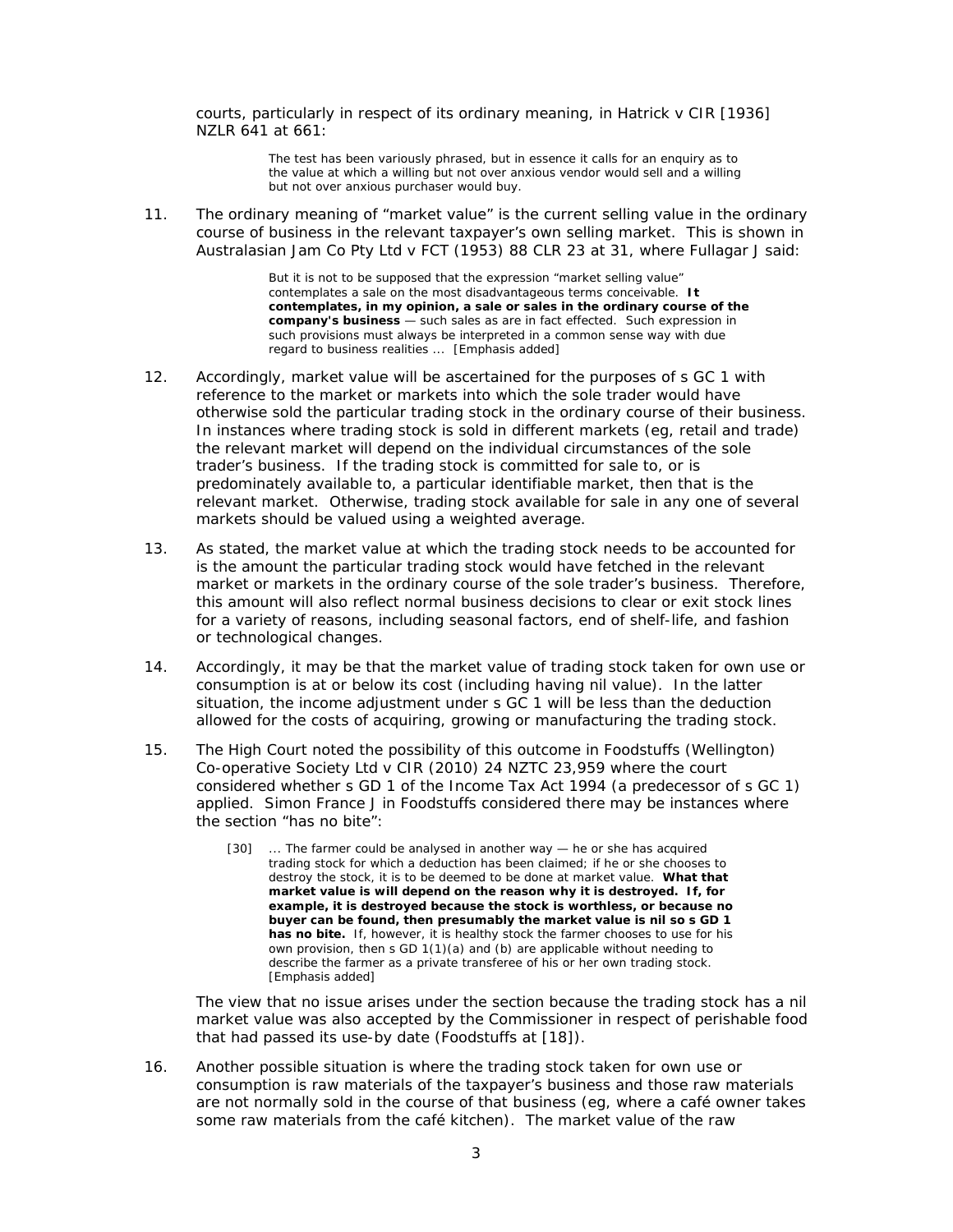materials cannot be readily ascertained because they are not normally sold in the course of the business. In that situation there must be some next best way of estimating the market value of the raw materials. The Commissioner accepts that in most cases the next best way of estimating market value is to look at the value at which those raw materials are being traded in an arm's length transaction in other markets. This is likely to be the market in which the sole trader acquired the raw materials. That is, the next best way of ascertaining market value in this situation is to use the current replacement price of the raw materials. Where the raw materials are perishables or otherwise have a short useful life and are being taken shortly after acquisition, the current replacement price in many cases will often be the original cost.

17. Therefore, it is important that sole traders maintain accurate records of the quantity and market value of trading stock taken at the time of taking the trading stock to avoid difficulties in determining at a later stage the market value of the items. This is especially relevant for trading stock that is subject to fluctuations in market value (eg, livestock or the fresh produce of market gardeners).

### *Is taking trading stock a disposal?*

- 18. Section GC 1 applies when there is a disposal of trading stock. Ordinarily, "disposal" means the process of disposing or "to get rid of" something (see: *Concise Oxford English Dictionary* (12<sup>th</sup> ed, Oxford University Press, New York, 2011). This raises the question of whether you can dispose of something to yourself (see also the discussion of the mutuality principle from paragraph 22 below). This question is important in the context of s GC 1 as to whether there is a disposal within the meaning of s GC 1 when a sole trader simply takes trading stock rather than sells it to another party. The answer is that s GC 1 applies in these circumstances.
- 19. The question arose in *Foodstuffs* and Simon France J concluded that s GD 1 of the Income Tax Act 1994 did not require "disposal" to be read narrowly and adopted a meaning for the term of simply to have "got rid" of something. His Honour stated:
	- [12] The shares are trading stock, they have been disposed of, and the taxpayer received no money for them. That is the essence of the Commissioner's argument. Prior to cancellation the shares were worth \$2.3 million; the cancellation was a disposal and \$2.3 million is the deemed income.
	- [13] I do not consider there is any doubt that on its face cancellation of the shares falls within the concept of "disposal". **The holder of the shares has got rid of them; it has disposed of them. Nothing in the Act suggests that disposal is generally to be read narrowly.** [Emphasis added]
- 20. Simon France J concluded further that there was no requirement for there to be a purchaser of the trading stock before the section could apply:
	- [28] **I do not see that it matters that there is not a purchaser or transferee concerning whom an equivalent adjustment is required.** The purchaser is irrelevant to the need to adjust the accounts of the owner of the trading stock which has disposed of its property. The taxpayer bought the shares, chose to treat them as trading stock, chose to bring them within its "revenue account property" and claimed the deduction for the purchase price. When the taxpayer then chooses to dispose of the trading stock, there must be an adjustment to its tax position regardless of whether the method of disposal has further implications for a different taxpayer.
	- ...
	- [30] **The fact that in many of these situations the transaction is analysed or rationalised in terms of creating a transferor and transferee (the farmer as trading stock owner and the same farmer as private consumer) does not mean that every s GD 1 situation must be capable of such analysis to properly come within s GD 1.** [Emphasis added]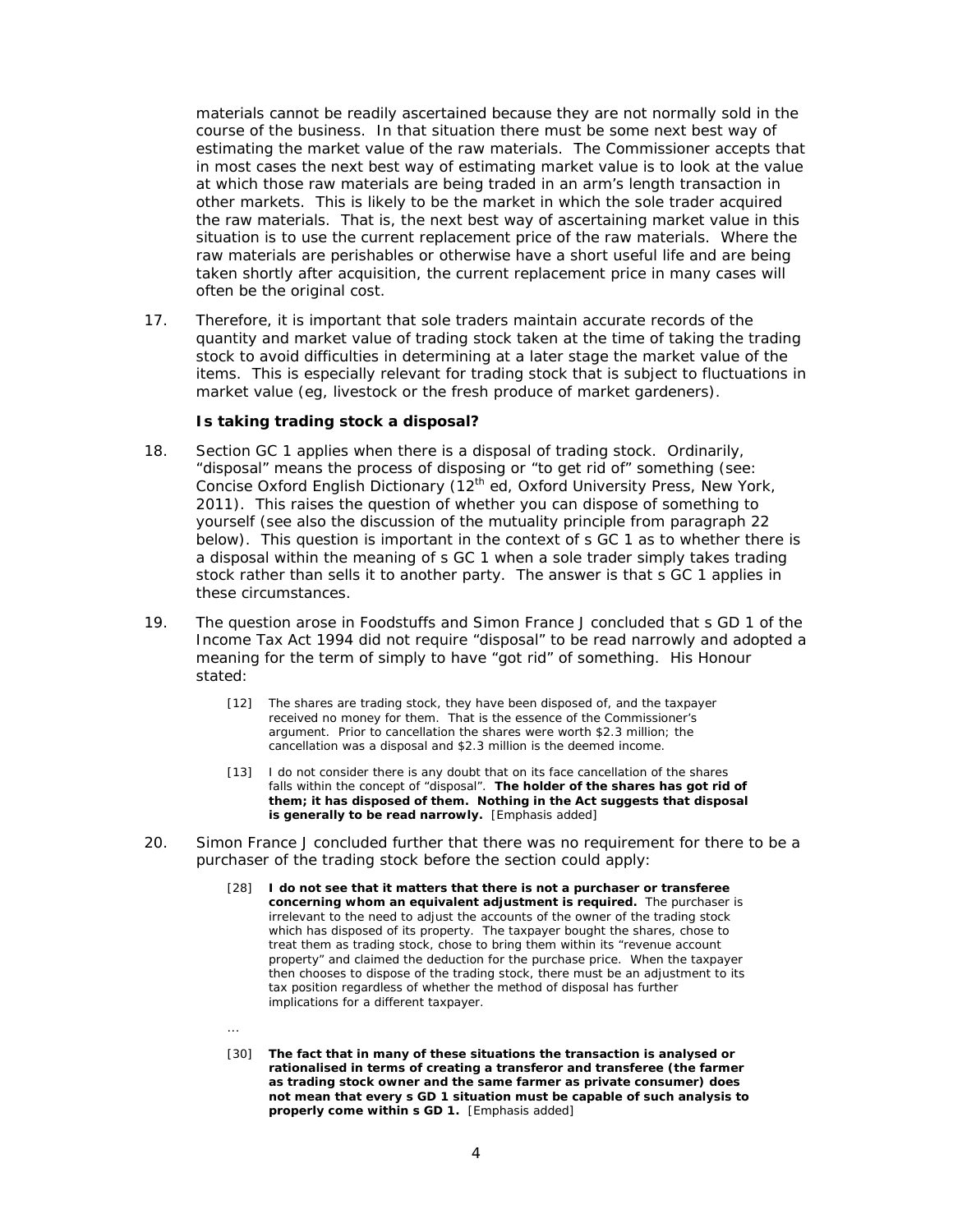21. Also, as can be seen from the court's reference to a farmer (*Foodstuffs* at [30] quoted above) it accepted the view that the section applied where a farmer consumes their own stock. The court considered the section applied by creating the fiction of the farmer as a sole trader and the farmer as a private person who is the nominal transferee of the livestock at market value (*Foodstuffs* [17] and [18]).

# *Does the "mutuality principle" apply?*

- 22. Another question that may arise in this context is one involving the application of the "mutuality principle". This principle can be described as "a man could not make a profit by trading with himself". The principle was established in the leading case of *New York Insurance Company v Styles* (1889) 14 App Cas 381 (HL). It has been applied in a New Zealand context in *New Zealand Plumbers' Merchants Society Ltd v CIR* (1986) 8 NZTC 5,136 (CA) at 5,139.
- 23. Requiring a sole trader to account for trading stock taken for own use or consumption at market value (rather than cost price) appears to require a taxpayer to account for a profit from trading with themselves.
- 24. However, mutuality does not apply in this context to override the clear words of the legislation that require an adjustment at market value. This issue arose in *Sharkey v Wernher* [1956] AC 58 (HL) where their Lordships approved *Watson Brothers v Hornby* [1942] 2 All ER 506, and Viscount Simonds stated (at 70):

This decision [in *Watson Brothers v Hornby*], which your Lordships were told has ever since been adopted as the basis of assessment by the Revenue in similar cases, involves two things, first, **that the taxpayer may in certain cases be subject to a sort of dichotomy for income tax purposes and be regarded as selling to himself in one capacity what he has produced in another, and, secondly, that he is regarded as selling what he sells at market price.** [Emphasis added]

25. In *CIR v Farmers' Trading Company Ltd* [1982] 1 NZLR 449 the Court of Appeal confirmed that the conclusion reached in *Sharkey v Wernher* represented well-settled law. The court stated (at 462):

> Questions as to the treatment of stock in the accounts of a trader also arise wherever there is a transfer of assets between trading account and private account. In that situation it is well settled that an assessment must be made of the value of the assets at the time they were committed to or withdrawn from the income earning activity as the case may be, and that the value must be reflected in the accounts for income tax purposes (*Sharkey v. Wernher* [1956] A.C. 58; *Bernard Elsey Pty Ltd v Federal Commissioner of Taxation* (1969) 121 CLR 119; and 5 NZTBR *Case 49*).

# **Examples**

26. The following examples use simple facts to help explain the application of the principles discussed above and the consequential tax adjustments that arise.

## **Example 1 — Market value adjustment determined at the time of disposal**

- 27. Peter is a livestock farmer and has a 30 June balance date. He is planning a large family gathering early in July 2015 to celebrate his daughter's 21st birthday. As part of this planning, Peter arranges for one of his cattle beasts to be slaughtered to provide food for the celebration. This occurs on 28 June 2015.
- 28. "Trading stock" is defined in s YA 1 as including livestock for the purposes s GC 1. Therefore, the cattle beast is treated under s GC 1 as having been disposed of at market value on 28 June 2015. Peter must return as income in his 2015 tax return the market value of the animal at the time because he is treated for income tax purposes as having disposed of it in the ordinary course of his farming business. Even though the meat was not consumed until July 2015, the time of disposal is the date on which the animal was taken from trading stock in June 2015, and not the later date of consumption.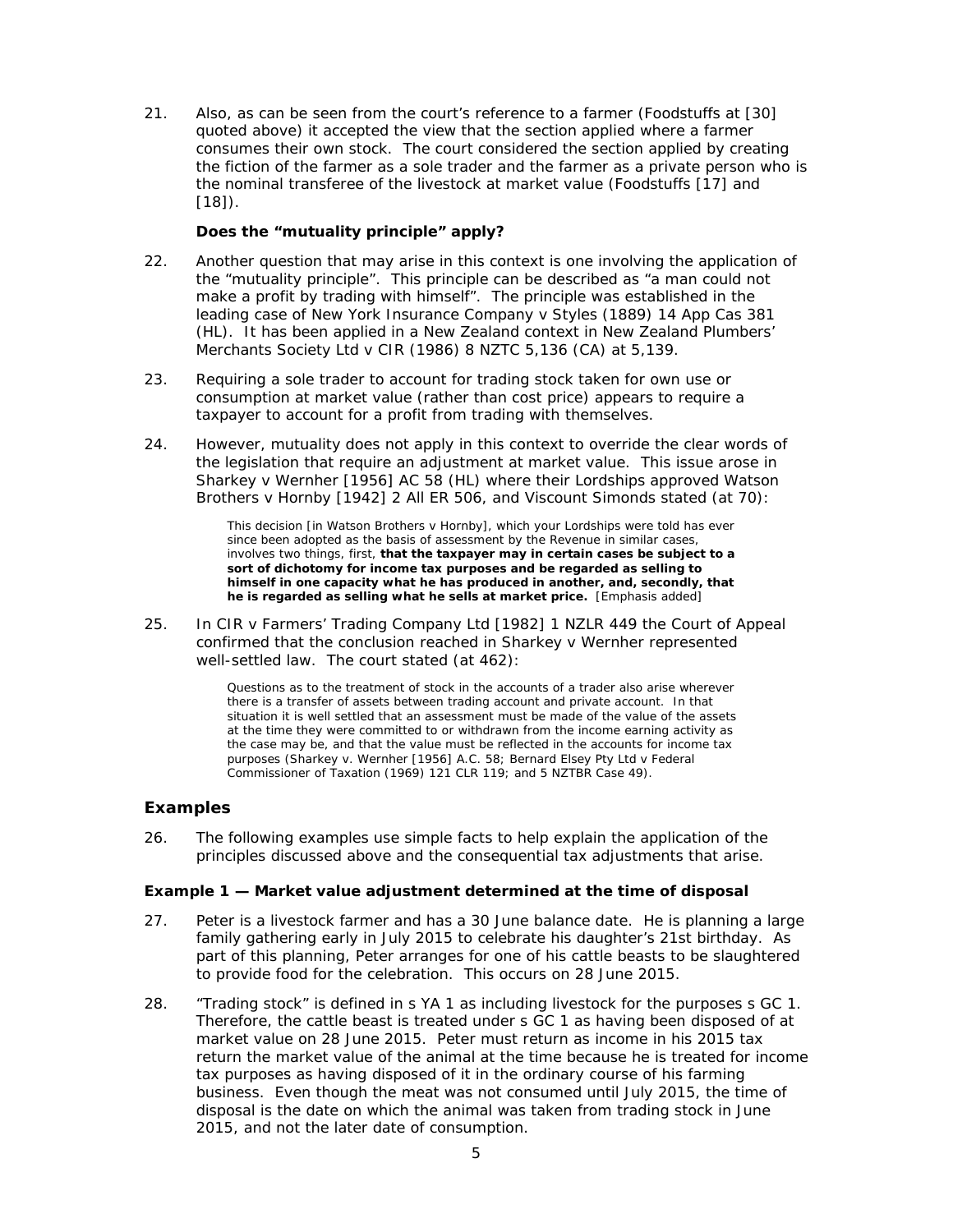29. The market value of the animal Peter must return as income in his 2015 tax return will be the current value of the cattle beast in June 2015 in the market in which he would have sold the animal in the ordinary course of his farming business. Peter could use the market value of similar animals he had sold at the time or rely on published schedules of livestock and sale yard prices.

## **Example 2 — Market value adjustment reflects normal business trading, raw materials and using averages for small value items**

- 30. John owns a retail bakery. The bakery sells sweet and savoury baked goods that are prepared fresh each day. Due to the amount of time John spends at the bakery he often finds it easier and more convenient to eat or take home food items acquired as trading stock for the business. The items of trading stock are:
	- Freshly baked goods that would have been sold in the course of the day's trading.
	- Stale and left-over baked goods that would have been unsaleable.
	- Ingredients that would have been used as raw materials in the bakery (eg, flour).
- 31. "Trading stock" is defined in s YA 1 for the purposes of s GC 1 as including anything produced or manufactured and anything acquired for the purposes of manufacture or disposal. This means all of the food items taken by John are treated as "trading stock".
- 32. John is aware that he needs to make income tax adjustments for the trading stock that he takes or consumes. Accordingly, starting on 1 April 2014 he keeps a record of the food items he takes or consumes and determines their market value. He determines the market value of the items of freshly baked goods as equal to the amount they would have usually sold for in the course of his bakery business. He determines the market value of the stale and left-over goods as nil as they could not be sold in the business and would otherwise have been dumped. This value reflects normal business trading.
- 33. The ingredients he takes are not usually sold in the course of the bakery business. Therefore, John needs to estimate their market value. In this case, John determines that the best way to estimate this value would be to use the current replacement cost of the ingredients. He realises that this would usually mean using the amount it would cost him to replace them. However, as the ingredients are perishables taken by him shortly after their acquisition, the cost price of each item is likely to still represent their current replacement cost. Accordingly, he uses the ingredient's cost price as his estimate of their market value.
- 34. John's situation involves numerous small value items of trading stock. The need to maintain these records on an on-going basis places a significant compliance burden on him. Instead, John maintains (and retains) these records for part of an income year that is a suitably representative period. From these records he determines that, on average, the market value of all trading stock he takes or consumes in a typical week is \$50. Throughout the balance of the income year the amount of trading stock John consumes or takes remains consistent with the period for which he kept records. As a result, John makes an adjustment using the average of \$50 per week. He makes an adjustment in his 2015 income tax return of \$2,600.
- 35. Subsequently, the Commissioner audits John's 2015 income tax return. In respect of the \$2,600 adjustment, she establishes that John has made an estimate of the adjustment required by s GC 1 using records for a suitably representative period and that he has retained these records with his business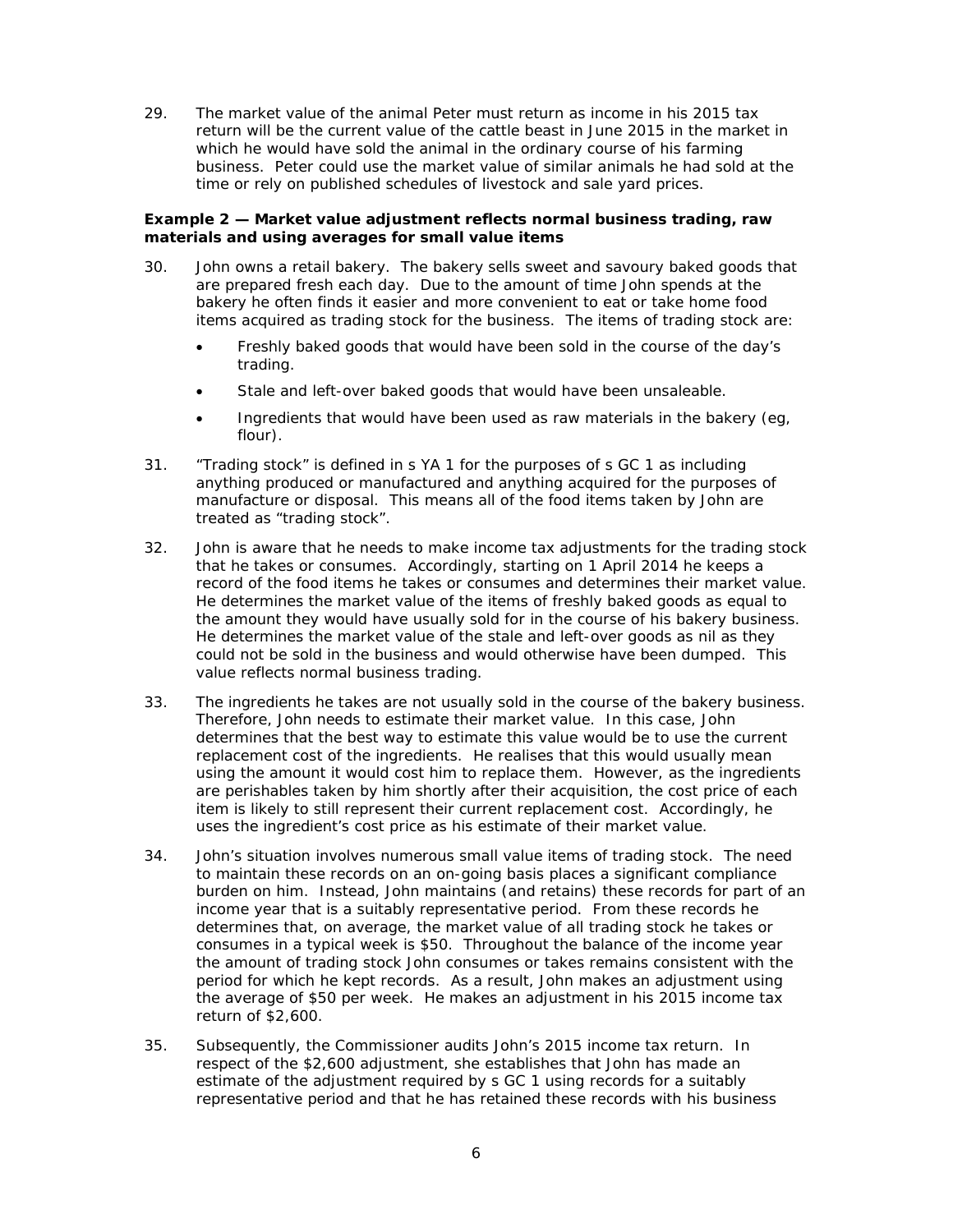records. The Commissioner would not seek to alter John's estimate of the adjustment required under s GC 1 after considering the following factors:

- the resources available to the Commissioner;
- what the Commissioner would consider to be a typical amount for these types of adjustments;
- John's good compliance history; and
- the compliance costs involved for John to now obtain actual records for the entire year.
- 36. The above result is based on the stated facts. The outcome would likely be different and the Commissioner would seek further evidence if:
	- John had not kept good records;
	- his previous tax compliance history had been poor;
	- the amount of the adjustment appeared unreasonable;
	- the amounts involved were significantly greater; or
	- the number of transactions was significantly less.

## **Example 3 — Goods acquired for private purposes**

- 37. The following two scenarios involving a builder and a farmer illustrate different aspects of the same point concerning whether goods have been acquired as trading stock or for private purposes. Whether goods have been acquired as trading stock or for private purposes will be a question of fact that needs to be decided on a case by case basis. The Commissioner strongly recommends that a record is kept or invoices are notated at the time of purchase where goods are acquired for private purposes through the taxpayer's business.
- 38. During the 2015 income year, a builder constructs their private residence. The materials for this construction project are purchased on trade terms through the business's normal suppliers of trading stock. The builder pays for the materials through the business bank account with the costs charged to personal drawings in their 2015 financial accounts. The costs of the materials are not included in the builder's business purchases for the year as business expenses.
- 39. A farmer buys 20 steer calves for \$300 each in October 2014. Two of the calves are surplus to the farming operation's requirements and the farmer intends holding them for private consumption in the future. The two calves are identified at the time of purchase and their cost is charged to the farmer's drawings for the 2015 income year. In May and October 2016 the farmer kills the two animals identified on purchase and puts the meat in the freezer.
- 40. The builder and farmer have both purchased goods to be used for private purposes. The builder has acquired building materials privately from normal suppliers of trading stock. The farmer has acquired livestock privately from a normal supplier of trading stock, concurrently with acquiring trading stock.
- 41. In both scenarios, there was never any intention or need for those goods to be used in their businesses. Section GC 1 has no application in this situation because in these circumstances it is clear the goods have not at any time formed part of the trading stock of the relevant business. For income tax purposes, the costs of the goods purchased privately have been correctly accounted for by being debited to the taxpayers' current accounts as personal drawings.